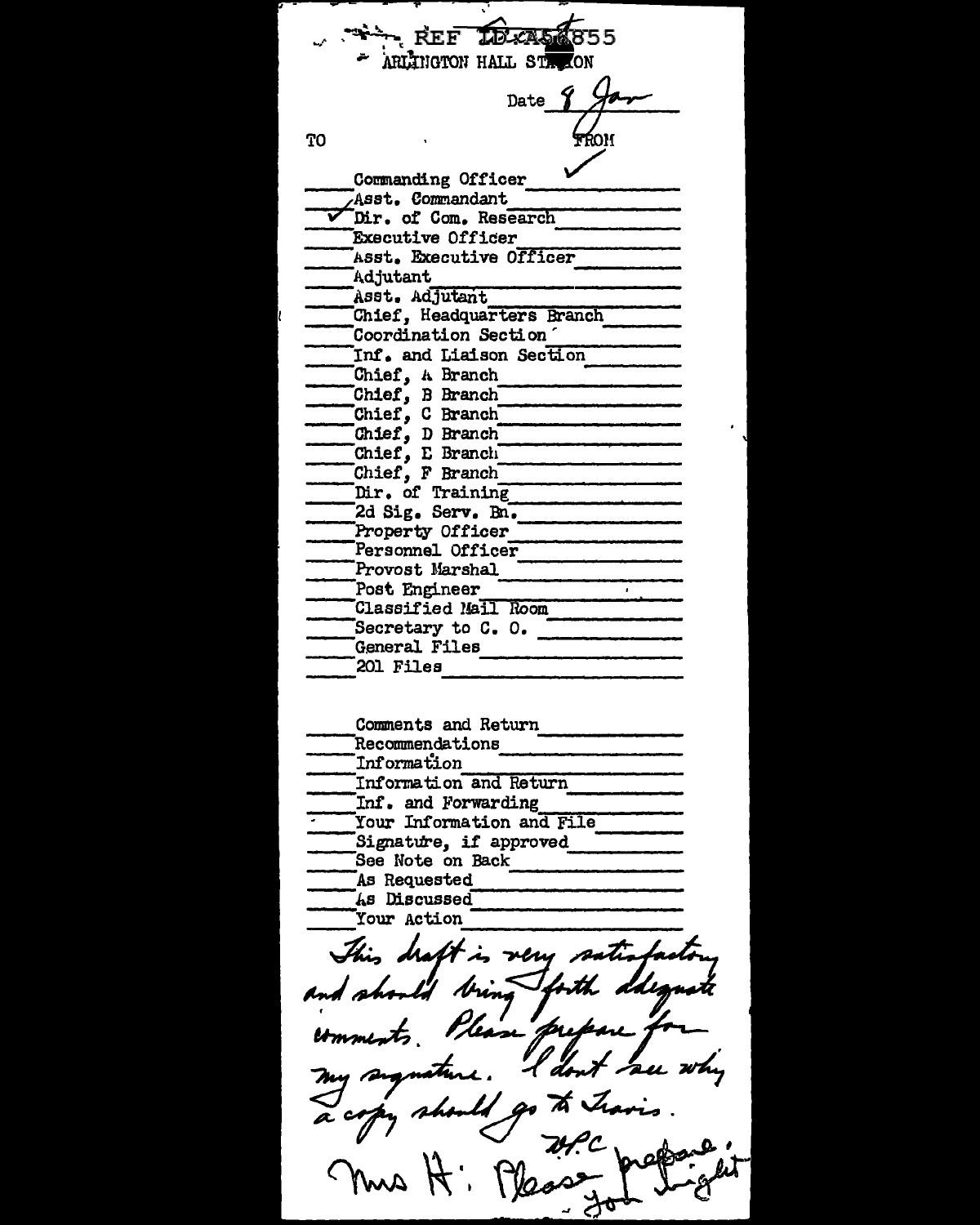See Musson detters to  $\rightarrow$  $\sum_{i=1}^{n}$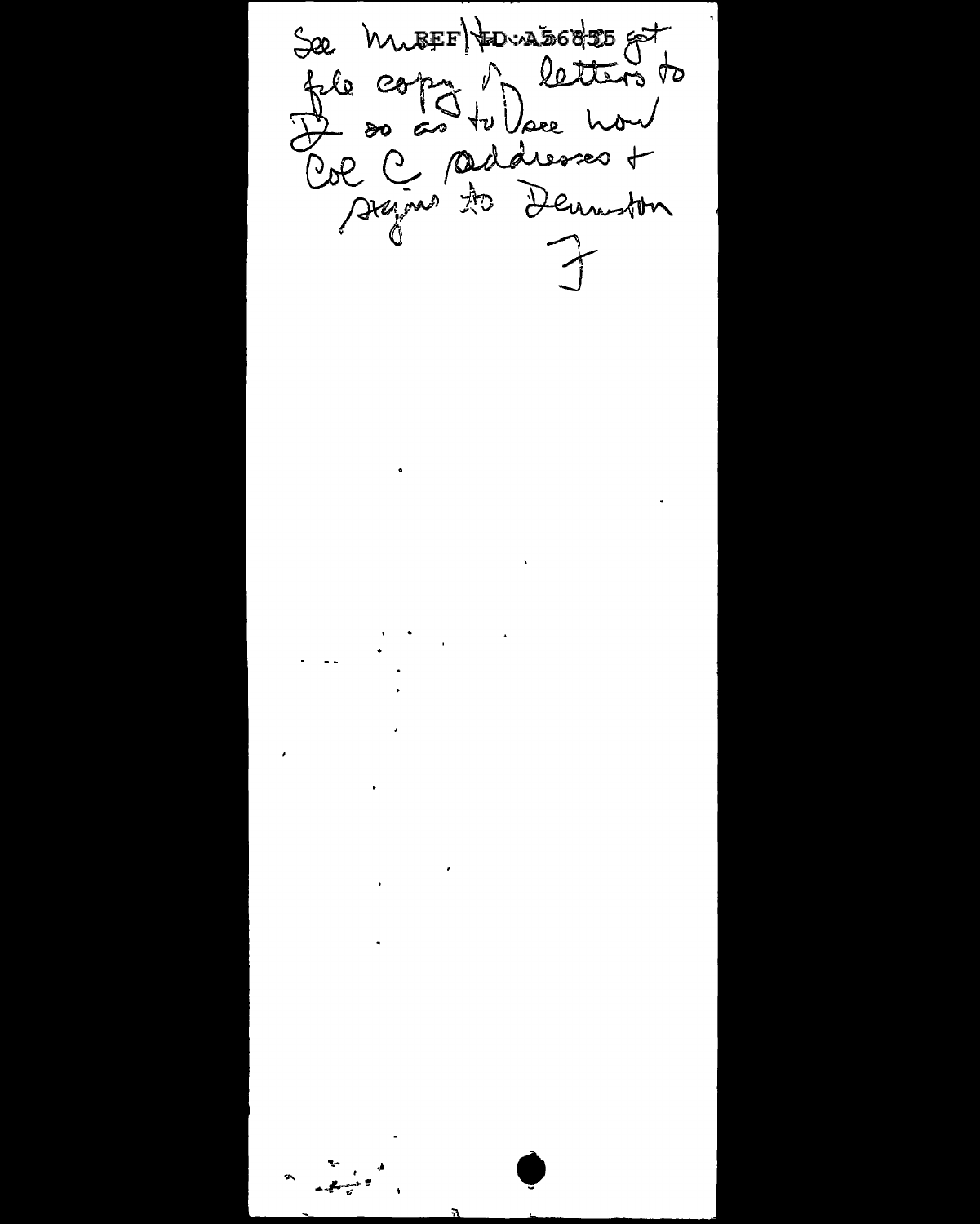16855 Date 心冰气 ጥበ **FROM** Commanding Officer Asst. Commandant Dır. of Com. Research Executive Officer Asst. Executive Officer Adjutant Asst. Adjutant Chief, Headquarters Branch Coordination Section Inf. and Liaison Section Chief, A Branch Chief, B Branch Chief, C Branch Chief, D Branch Chief, E Branch Chief, F Branch Dir. of Training 2d Sig. Serv. Bn. Property Officer Personnel Officer Provost Marshal Post Engineer Classified Mail Room Secretary to C. O. General Files 201 Files Comments and Return Recommendations Information Information and Return Inf. and Forwarding Your Information and File Signature, if approved See Note on Back As Requested As Discussed Your Action alltr. 1. Heren Tota  $\nu$  MC